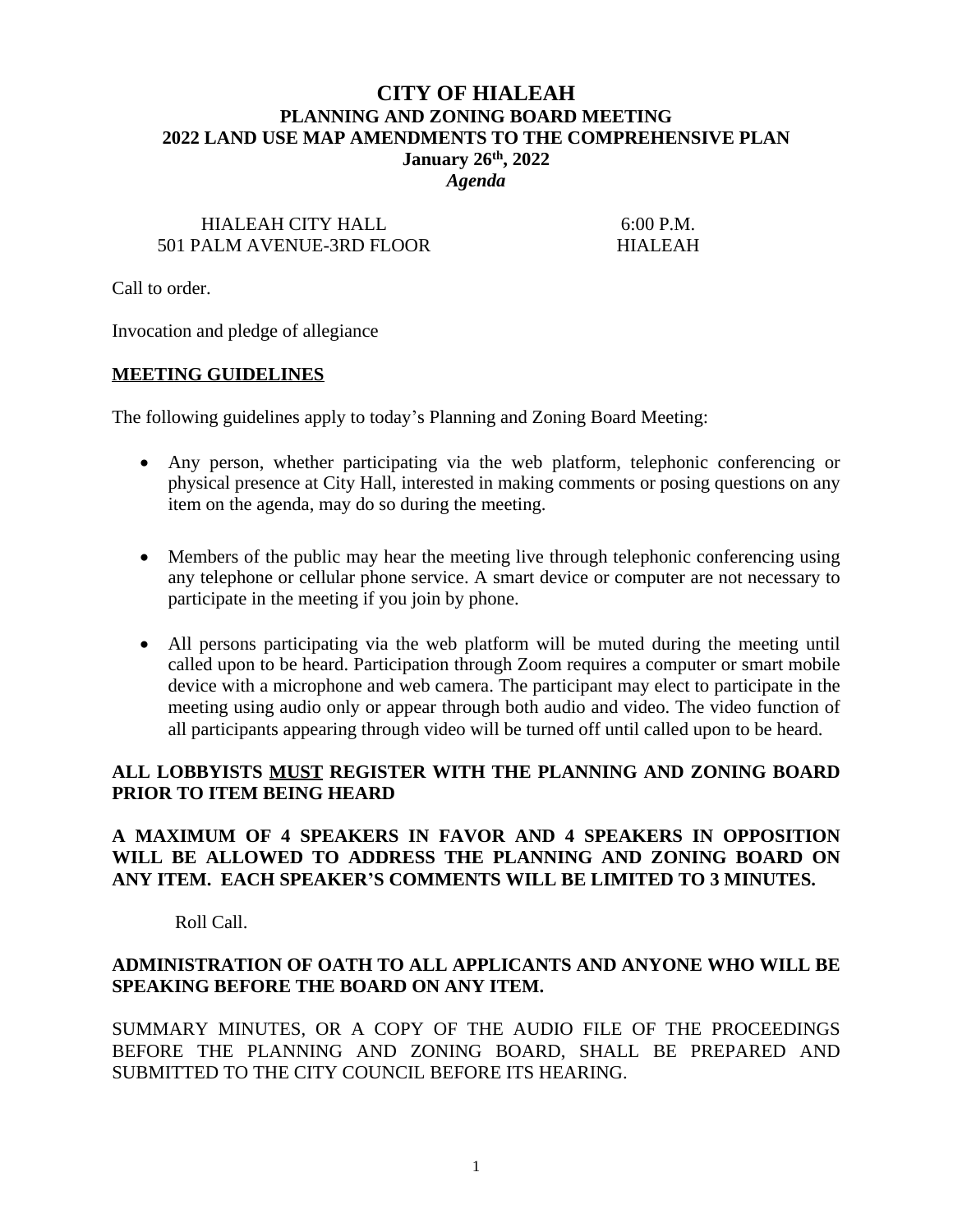**THE PLANNING AND ZONING BOARD RECOMMENDATIONS FOR THE FOLLOWING PUBLIC HEARING REQUESTS WILL BE HEARD BY THE CITY COUNCIL, AT ITS SCHEDULED MEETING OF TUESDAY, FEBRUARY 8TH, 2022.**

- **LU-1. Small Scale Amendment** from Residential Office to Commercial. Properties located at **4915 E Palm Court, 4935 E Palm Court, 4910 East 1st Avenue & 4930 East 1st Avenue,** Hialeah zoned R-1 (One-Family District) and RO (Residential Office). **Applicant: JCM Medical Services Inc.**
- **LU-2. Small Scale Amendment** from Low Density Residential to Medium Density Residential. Property located at **1451 West 29th Street**, Hialeah, zoned R-3-3 (Multiple-Family District).

 **Applicant: Javier L. Vazquez, Esq.**

- **LU-3. Small Scale Amendment** from Low Density Residential to Medium Density Residential. Property located at 541 East 22<sup>nd</sup> Street, Hialeah, zoned R-1 (One-Family District).  **Applicant: Ricardo Hernandez and Maria Hernandez**
- **LU-4. Small Scale Amendment** from Residential Office to Commercial. Property located at **301 East 49th Street**, Hialeah, zoned R-1 (One-Family District).  **Applicant: Manny Reus**

# **CITY OF HIALEAH PLANNING AND ZONING BOARD MEETING**

1. Approval of Planning and Zoning Board Summary Agenda of January 12<sup>th</sup>, 2022 as submitted.

SUMMARY MINUTES, OR A COPY OF THE AUDIO FILE OF THE PROCEEDINGS BEFORE THE PLANNING AND ZONING BOARD, SHALL BE PREPARED AND SUBMITTED TO THE CITY COUNCIL BEFORE ITS HEARING.

## **THE PLANNING AND ZONING BOARD RECOMMENDATIONS FOR THE FOLLOWING PUBLIC HEARING REQUESTS WILL BE HEARD BY THE CITY COUNCIL, AT ITS SCHEDULED MEETING OF TUESDAY, FEBRUARY 8TH, 2022.**

**2.** ORDINANCE OF THE MAYOR AND THE CITY COUNCIL OF THE CITY OF HIALEAH, FLORIDA, AMENDING CHAPTER 98 ENTITLED "ZONING", ARTICLE VII ENTITLED "CONCURRENCY MANAGEMENT SYSTEM", DIVISION 1 "GENERALLY", CREATING SECTIONS 98-2397 - 98-2400"; REPEALING ALL ORDINANCES OR PARTS OF ORDINANCES IN CONFLICT HEREWITH; PROVIDING PENALTIES FOR VIOLATION HEREOF; PROVIDING FOR A SEVERABILITY CLAUSE; PROVIDING FOR INCLUSION IN THE CODE; AND PROVIDING FOR AN EFFECTIVE DATE.